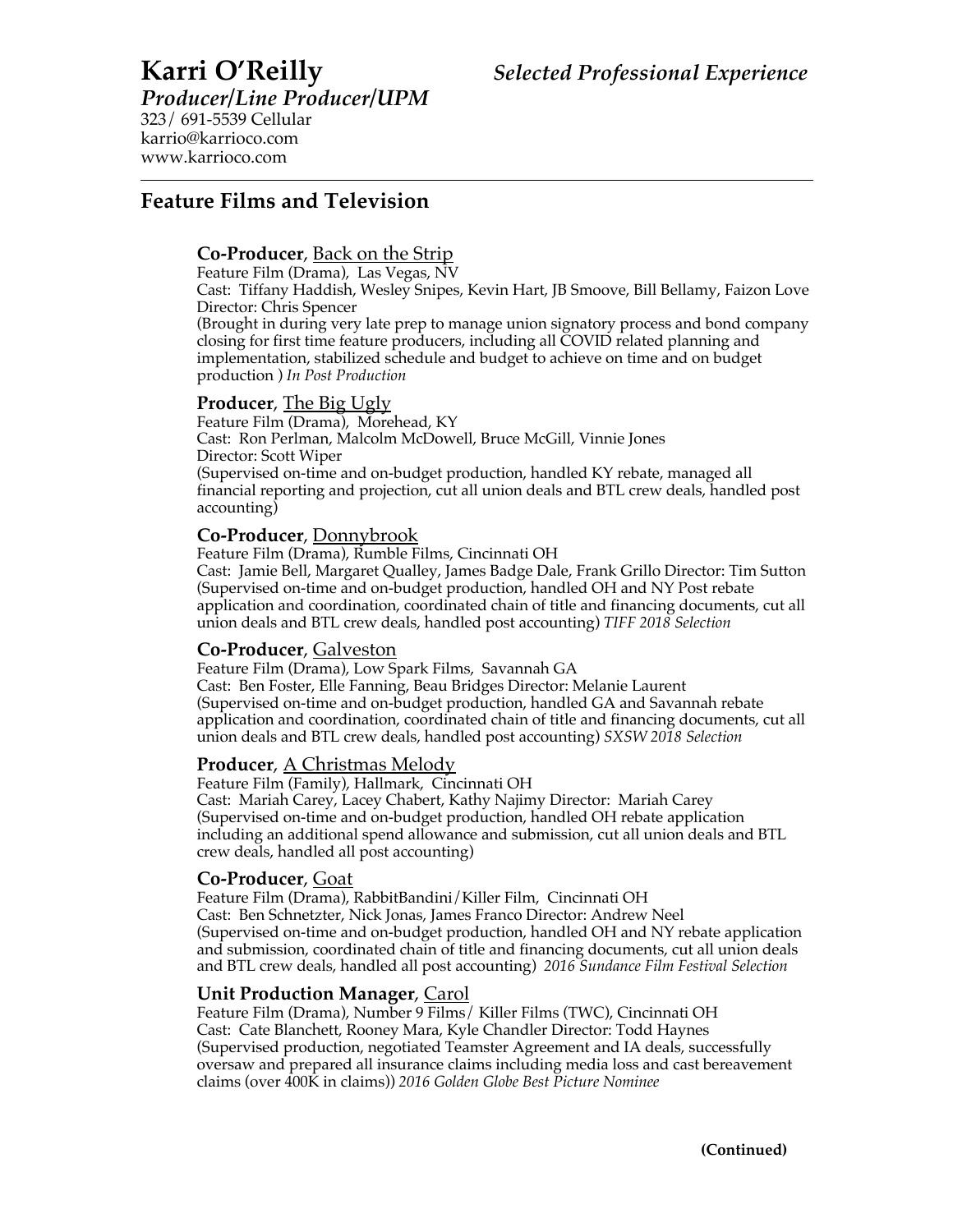## **Co-Producer**, A Christmas Love Story

Feature Film (Holiday), Hallmark Channel, Charlotte, NC Cast: Kristen Chenowith, Scott Wolf Director: Eric Close (Supervised on-time and on-budget production, handled NC & NY rebate, managed all financial reporting, cut all union  $\&$  BTL crew deals, handled post accounting)

## **Executive Producer**, My Days of Mercy

Feature Film (Drama), Killer Films, Cincinnati OH Cast: Elliot Page, Kate Mara, Elias Koteas Director: Tali Shalom Ezer (Supervised on-time/budget production, on the ground producer/line producer, handled OH and NY rebate to completion, managed chain of title and financing papering, cut all union deals, department head and BTL crew deals) *TIFF 2017 Selection*

### **Production Supervisor**, <u>Dark Waters</u> (Warm Weather Unit)

Feature Film (Drama), Participant/Amblin/Killer Films, Cincinnati, OH Director: Todd Haynes (Supervised on-time and on-budget unit for the opening scene and additional photography, sourced and arranged specialty equipment, negotiated and drafted

# **Production Supervisor**, Hillbilly Elegy (Middletown Unit)

Feature Film (Drama), Netflix, Cincinnati, OH Cast: Glenn Close, Amy Adams Director: Ron Howard (Supervised Ohio location unit, period and modern day, source all Ohio elements (crew and vendor) and provided accounting guidance for Ohio incentive compliance)

### **Producer**, The Philly Kid

complex hero location agreement)

Feature Film (Action), After Dark Films / Dark Castle (Warner Bros), Baton Rouge LA Executive Producers: Courtney Solomon, Joel Silver (Mixed Martial Arts fight film, oversaw all casting and production, negotiated all ATL and BTL deals for crew and cast, production on time and under budget, LA rebate)

### **Co-Producer**, Husk and Fertile Ground

Feature Films (Suspense/Horror), After Dark Films (Liongate Acq.), Des Moines, Iowa Producers: Courtney Solomon, Moshe Diamant

(Negotiated multi-picture term IA deal for parent company and all other union deals, personally handled successful rebate application for projects amidst Iowa's rebate program falling apart, day to day post accounting, and negotiated large insurance claim for lost day of filming – shows on time and under budget.)

# **Co-Producer**, The Dark Country

3D Feature Film (Suspense/Horror), Stage 6 Productions (Sony), Albuquerque NM Producer: Patrick Aiello, Studio Executives: Scott Shooman, Peter Nelson Cast: Thomas Jane (also Director), Lauren German, Ron Perlman (3D feature, shot digitally with Red camera system. Utilized many 3D firsts (i.e. use of MK-V multi-axis steadicam system, 3D Red camera systems) for narrative film production, delivery of film in 2D and in multiple 3D platforms, NM rebate, additionally served as Line Producer and DGA UPM, on time/budget)

# **Producer**, Linewatch

Feature Film (Action/Drama), Linewatch Productions for Sony, Albuquerque NM Executive Producer: Brad Krevoy, Studio Executives: Peter Nelson, Lara Thompson Cast: Cuba Gooding Jr., Omari Hardwick, Evan Ross

(Theatrical Feature, negotiated multi-picture term IA deal for parent company and all other union deals, handled all post accounting including prep and submission of rebate, also served as Line Producer/DGA UPM, on time/budget)

**(Continued)**